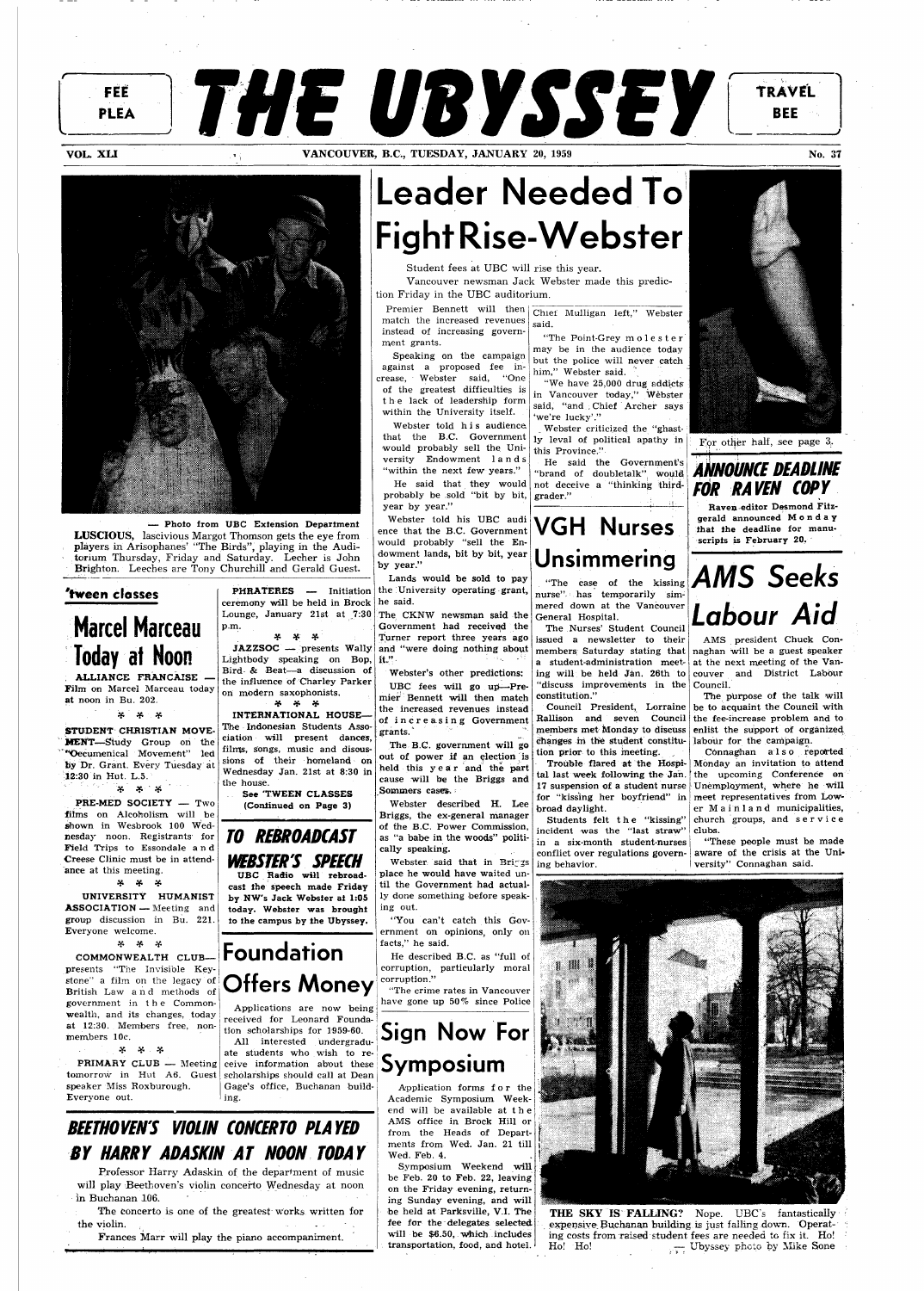### **non i 11 i g i t i mos etrrbof uncfcim "**

*THE UBYSSEY* 

MEMBER CANADIAN UNIVERSITY Authorized as second class mail by Post Office Department, Ottawa. Published three times a week throughout the University year in Vancouver by the Publications Board of the Alma Mater Society, Bniversity of B.C. Editorial opinions expressed are those of the Editorial Board of. The Ubyssey and not necessarily those of the Alma Mater Society or the University of B.C.

Telephones: Editorial offices, AL. 4404; Locals 12, 13 and 14; Business offices, AL. 4404; Local 15.

EDITOR-IN-CHIEF, DAVE ROBERTSON

Managing Editor, Al Forrest City Editor, Kerry Feltham

CUP Editor, Judy Frain. Chief Photographer, Colin Landie

•'. ' • '' ' '' ' *'* ui The Ubyssey calls for a large but orderly rally around the Cairn to commemorate the First Great Trek.

The raily would prove two things. It would show our dedication to the student heroes of the past. And it would show that we can match their zeal and initiative in fighting to maintain a university that is open to all worthy students, rich and poor alike.

We believe the rally could attract upwards of 5,000 students. This would be the largest UBC student meeting of all time.

Editor, Special Editions, Rosemary Kent-Barber

SENIOR EDITOR BARB BIELY

Reporters and Desk: Mike Raynor, Robert Sterling, Pat Macgregor, Allan Chernov.



It is time for a show of strength.

*Just* how strongly do students feel about a possible doubling of fees?

We believe word of the students' dedication would be sent to all corners of the province through the daily newspapers and CBUT television cameras.

The frightening aspect is that there may be more prospective graduates on this campus similar in outlook to Mr. Crawford who will one day be leaders of our society. May heaven help us then!

AMS President Ghuck Cannaghan said of the plan that it "sounded good" and that "Council will consider it."

The plan would be appropriate because it would be a dignified responsible rally but at the same time it would give students an opportunity to show they really do care whether fees are doubled or not.

The Ubyssey calls upon Council to organize such a First Great Trek ceremony as soon as possible.

#### **Astounded**

Editor, The Ubyssey, Dear Sir;

Upon reading the letter under the heading "God", in last Friday's paper, I was amused at first by the seriousness and the incoherence of the argument of the author. On second thought, however, I became somewhat frightened for the following reasons:

> "Sheedy, I've got moose for you", said J. Paul's girl. "I could never caribou-t a guy with messy hair. Why don't you use your head for something besides a hatrack?" This opened Sheedy's eyes. So he collected some doe and

Apparently Mr. Crawford meant to be serious with his letter. If this is so, I am as^ founded by:

a) the ignorance displayed with respect to the objectives of scientific investigation in the field of physics.

b) the primitivity of the argument.

As far as (b) is concerned, may I just mention that [if.it](http://if.it) should be true that "matter is a humming electronic nothingness" (or whatever Mr. Crawford may mean by this term), and Mr, Crawford does not like this, then he should voice his complaint to God who created matter that way and not to the physicist. The latter is merely investigating the world as it is, and the percentages of devout christians and convinced atheists are among, physicists most likely similar to those among lawyers or other professional groups.

> Yours truly, K. E. RIECKHOFF, Dept. of Physics







 $\mathbf{r}$  ,  $\mathbf{r}$  ,  $\mathbf{r}$  ,  $\mathbf{r}$  ,  $\mathbf{r}$ 

 $\sim 200$  M  $_\odot$ 

 $\mathbf{v} = \mathbf{v}_0 + \mathbf{v}_1$ 



**CHUB NANAIMO** 



presents a Concert in the Auditorium. Guest Artist will be MARIE AIMEE WARROT.

### **Nobody Ever Called J. Paul Sheedy\* Till He Herd About Wildroot Cream-Oil**!

hoofed it down to the store fur a bottle of Wildroot Cream-Oil. Now Sheedy feels good about bis hair because he nose it looks neat and natural all day. Wildroot Cream-Oil contains no elk-ohol... er, alcohol... to dry your hair. No heavy grease to plaster it down. Use Wildroot every morning and the compliments you get will be moose-ic to your ears.

\* *of131 So. Harris Hill Rd., Williamsville, N. Y.* 

**Wildroot Cream-Oil gives you confidence** 



 $\Delta \sim 100$  km s  $^{-1}$ 

 $\mathcal{L}_{\rm eff}(\mathbf{f})$  .